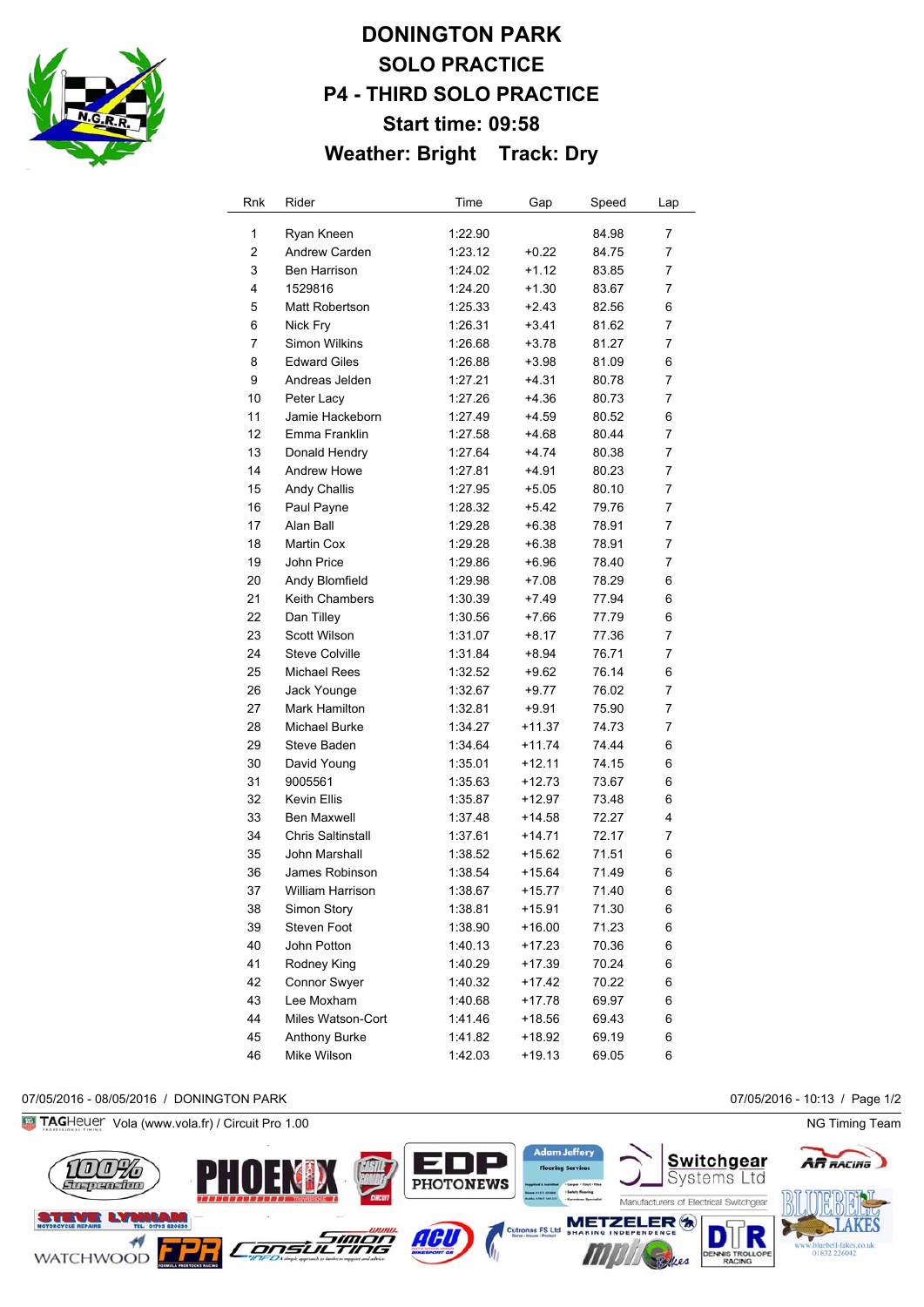| Rnk | Rider         | Time    | Gap      | Speed | Lap |
|-----|---------------|---------|----------|-------|-----|
|     |               |         |          |       |     |
| 47  | Preston Tuby  | 1:43.49 | $+20.59$ | 68.07 | 6   |
| 48  | Gareth Sutton | 1:44.78 | $+21.88$ | 67 23 | 6   |
| 49  | Mark Jackson  | 1:44.98 | $+22.08$ | 67 10 | 6   |
| 50  | Marcus Deeley | 1:47.67 | $+2477$  | 65.43 | 6   |
| 51  | Kallam Swyer  | 2:00.27 | $+37.37$ | 58.57 | 3   |

#### **IF YOU ARE ONLY IDENTIFIED BY YOUR TRANSPONDER NUMBER - PLEASE SEE DENISE IN THE RACE OFFICE**

### **NO TRANSPONDER SIGNAL NUMBERS:**

**7**

**20**

**28**

**51**

**79**

**181**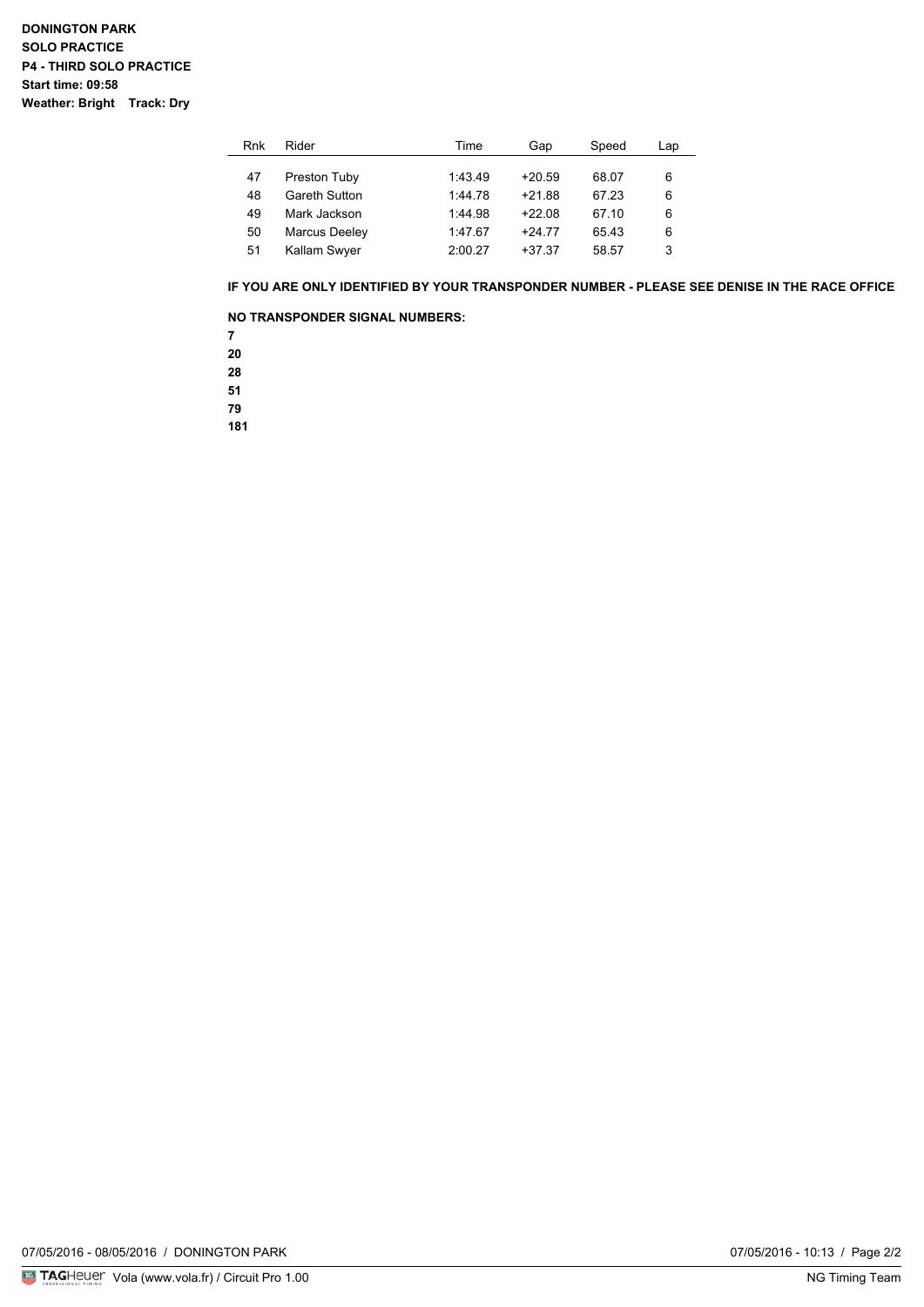

Alan Ball

**START** 

 **1:33.09 1:29.28** 1:29.68 1:35.22 1:33.69 1:30.89

 Andreas Jelden **START** 

> **1:35.24 1:31.98 1:27.40 1:27.32** 1:31.00 **1:27.21**

**START** 

 **1:47.53 1:44.68 1:38.64 1:36.34 1:35.63**

**START** 

 **1:38.39 1:28.12 1:25.18** 1:29.51 **1:24.20** 1:25.26

## **DONINGTON PARK SOLO PRACTICE P4 - THIRD SOLO PRACTICE LISTED IN ALPHABETICAL ORDER**

| Lap          | Time                 |  |  |  |
|--------------|----------------------|--|--|--|
|              |                      |  |  |  |
|              | <b>Andrew Carden</b> |  |  |  |
| <b>START</b> |                      |  |  |  |
| 1            |                      |  |  |  |
| 2            | 1:36.60              |  |  |  |
| 3            | 1:28.24              |  |  |  |
| 4            | 1:23.12              |  |  |  |
| 5            | 1:25.20              |  |  |  |
| 6            | 1:26.57              |  |  |  |
| 7            | 1:24.35              |  |  |  |

| Lap | Time                 |
|-----|----------------------|
|     |                      |
|     | <b>Anthony Burke</b> |
|     | <b>START</b>         |
| 1   |                      |
| 2   | 1:56.48              |
| 3   | 1:50.06              |
| 4   | 1:43.20              |
| 5   | 1.43.89              |
| 6   | 1:41.82              |
|     |                      |

| <b>Ben Harrison</b> |              |  |  |
|---------------------|--------------|--|--|
|                     | <b>START</b> |  |  |
| 1                   |              |  |  |
| 2                   | 1:33.32      |  |  |
| 3                   | 1:27.84      |  |  |
| 4                   | 1.27.29      |  |  |
| 5                   | 1.24 17      |  |  |
| 6                   | 1:26.63      |  |  |
|                     | 1:24.02      |  |  |

|              | Ben Maxwell |  |  |  |
|--------------|-------------|--|--|--|
| <b>START</b> |             |  |  |  |
| 1            |             |  |  |  |
| 2            | 1:40.11     |  |  |  |
| 3            | 1:37.48     |  |  |  |
|              | 1:38.04     |  |  |  |

|   | <b>Chris Saltinstall</b> |
|---|--------------------------|
|   | <b>START</b>             |
| 1 |                          |
| 2 | 1:39.97                  |
| 3 | 1:39.46                  |
| 4 | 1:37.61                  |
| 5 | 1:40.50                  |
| 6 | 1:38.44                  |
| 7 | 1:38.50                  |
|   |                          |

| Connor Swyer |
|--------------|
| <b>START</b> |
|              |

### 07/05/2016 - 08/05/2016 / DONINGTON PARK 07/05/2016 - 10:14 / Page 1/4



|   | Andrew Howe  |
|---|--------------|
|   | <b>START</b> |
| 1 |              |
| 2 | 1:29.45      |
| 3 | 1:27 81      |
| 4 | 1:31.72      |
| 5 | 1:28.87      |
| 6 | 1:30.10      |
| 7 | 1:31.37      |

| <b>Andy Blomfield</b> |         |  |  |
|-----------------------|---------|--|--|
| <b>START</b>          |         |  |  |
| 1                     |         |  |  |
| 2                     | 1:43.92 |  |  |
| 3                     | 1:32.23 |  |  |
| 4                     | 1:31.45 |  |  |
| 5                     | 1:31.29 |  |  |
| 6                     | 1:29.98 |  |  |

| <b>Andy Challis</b> |         |  |  |
|---------------------|---------|--|--|
| <b>START</b>        |         |  |  |
| 1                   |         |  |  |
| 2                   | 1:32.48 |  |  |
| 3                   | 1:27.95 |  |  |
| 4                   | 1:28.35 |  |  |
| 5                   | 1:28.58 |  |  |
| 6                   | 1:30.94 |  |  |
| 7                   | 1:28.46 |  |  |
|                     |         |  |  |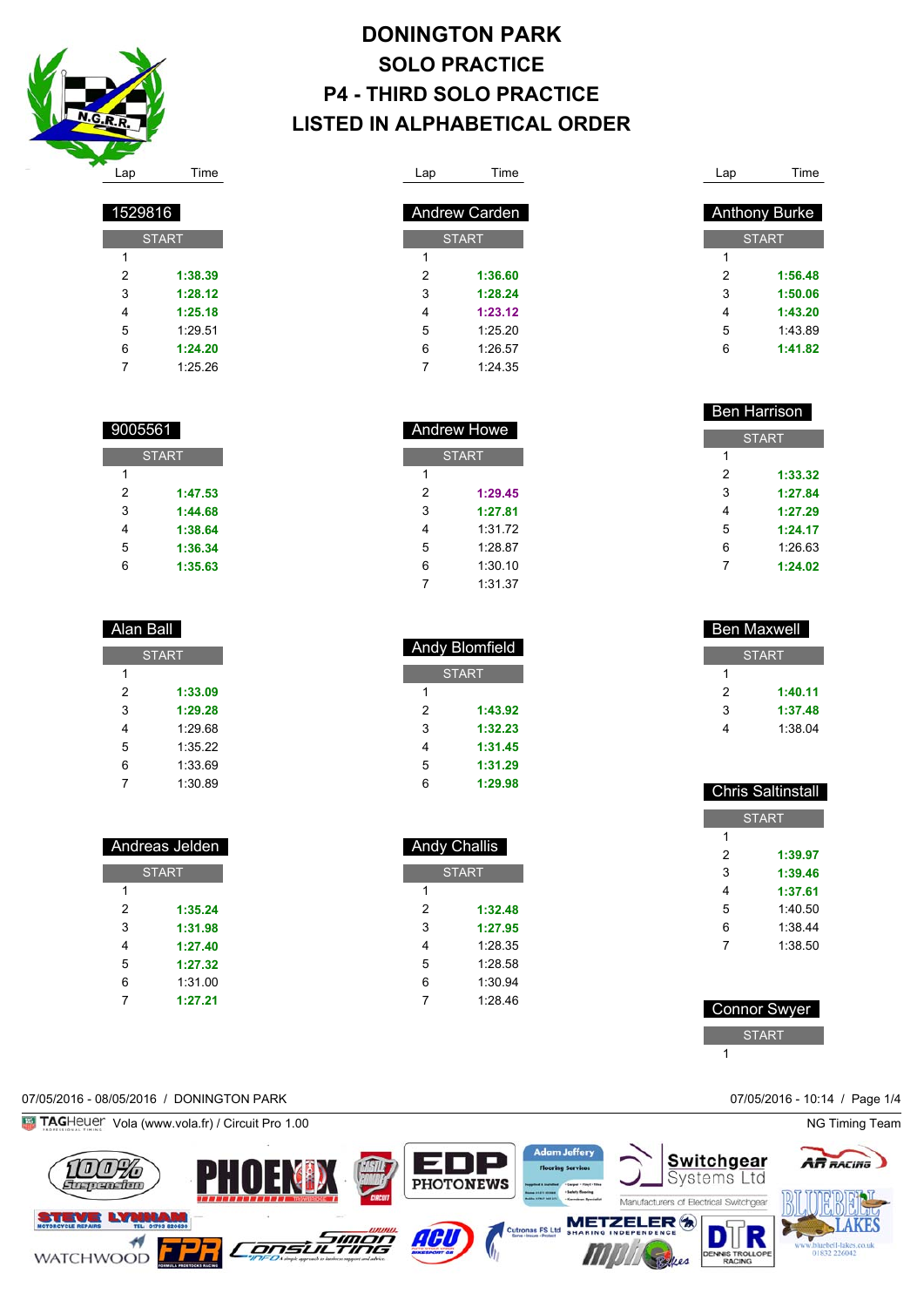### **DONINGTON PARK SOLO PRACTICE P4 - THIRD SOLO PRACTICE LISTED IN ALPHABETICAL ORDER**

| Lap | Time    |  |
|-----|---------|--|
|     |         |  |
| 2   | 1:46.01 |  |
| 3   | 1:44.69 |  |
| 4   | 1:41.66 |  |
| 5   | 1:40.32 |  |
| ี   | 1:40.58 |  |
|     |         |  |

| Dan Tilley   |         |  |
|--------------|---------|--|
| <b>START</b> |         |  |
| 1            |         |  |
| 2            | 1:39.33 |  |
| 3            | 1:35.15 |  |
| 4            | 1:32.48 |  |
| 5            | 1:31.64 |  |
| 6            | 1:30.56 |  |

| David Young  |         |  |
|--------------|---------|--|
| <b>START</b> |         |  |
| 1            |         |  |
| 2            | 1:41.38 |  |
| 3            | 1:37.62 |  |
| 4            | 1:35.01 |  |
| 5            | 1:35.98 |  |
| հ            | 1:36.00 |  |

| Donald Hendry |         |
|---------------|---------|
| <b>START</b>  |         |
| 1             |         |
| 2             | 1:29.82 |
| 3             | 1:27.64 |
| 4             | 1:31.54 |
| 5             | 1:28.37 |
| 6             | 1:29.96 |
| 7             | 1:31 20 |

| <b>Edward Giles</b> |         |  |
|---------------------|---------|--|
| <b>START</b>        |         |  |
| 1                   |         |  |
| 2                   | 1:37.27 |  |
| 3                   | 1:36.01 |  |
| 4                   | 1:31.68 |  |
| 5                   | 1:29.99 |  |
| 6                   | 1:26.88 |  |

| Emma Franklin |         |  |
|---------------|---------|--|
| <b>START</b>  |         |  |
|               |         |  |
| 2             | 1:34.04 |  |
| 3             | 1:28.74 |  |
|               | 1:27.58 |  |

| Lap                  | Time    |
|----------------------|---------|
|                      |         |
| 5                    | 1:31.52 |
| 6                    | 1:33.24 |
| 7                    | 1:28.39 |
|                      |         |
|                      |         |
| <b>Gareth Sutton</b> |         |
| А                    |         |

| SIARI |         |
|-------|---------|
| 1     |         |
| 2     | 1:45.46 |
| 3     | 1:45.77 |
| 4     | 1:45.20 |
| 5     | 1:44.78 |
| 6     | 1:46.58 |

| Jack Younge  |         |  |
|--------------|---------|--|
| <b>START</b> |         |  |
| 1            |         |  |
| 2            | 1:41.64 |  |
| 3            | 1:37.78 |  |
| 4            | 1:34.23 |  |
| 5            | 1:34.39 |  |
| 6            | 1:35.71 |  |
| 7            | 1:32.67 |  |

| James Robinson |         |
|----------------|---------|
| START          |         |
| 1              |         |
| 2              | 1:47.74 |
| 3              | 1:41.49 |
| 4              | 1:40.45 |
| 5              | 1:38.54 |
| 6              | 1:39.15 |
|                |         |

| Jamie Hackeborn |         |
|-----------------|---------|
| <b>START</b>    |         |
| 1               |         |
| 2               | 1:36.78 |
| 3               | 1:31.76 |
| 4               | 1:31.50 |
| 5               | 1:30.88 |
| 6               | 1:27.49 |
|                 |         |

I

| John Marshall |         |  |
|---------------|---------|--|
| <b>START</b>  |         |  |
| 1             |         |  |
| 2             | 1:43.29 |  |
| 3             | 1.43.86 |  |
| 4             | 1:38.67 |  |
| 5             | 1:38.52 |  |
| 6             | 1:39.91 |  |

| Lap         | Time         |
|-------------|--------------|
|             |              |
| John Potton |              |
|             | <b>START</b> |
| 1           |              |
| 2           | 1:44.23      |
| 3           | 1.45.81      |
| 4           | 1:40.13      |
| 5           | 1.42.33      |
| 6           | 1.4624       |

| John Price |              |
|------------|--------------|
|            | <b>START</b> |
| 1          |              |
| 2          | 1:38.94      |
| 3          | 1:34.01      |
| 4          | 1:31.55      |
| 5          | 1:38.45      |
| 6          | 1:29.86      |
| 7          | 1:31.37      |

|   | Kallam Swyer |
|---|--------------|
|   | <b>START</b> |
|   |              |
| 2 | 2:04.63      |
| 3 | 2:00.27      |

|   | <b>Keith Chambers</b> |
|---|-----------------------|
|   | <b>START</b>          |
| 1 |                       |
| 2 | 1:32.02               |
| 3 | 1:31.47               |
| 4 | 1:31.57               |
| 5 | 1:3464                |
| 6 | 1:30.39               |
|   |                       |

| Kevin Ellis |              |
|-------------|--------------|
|             | <b>START</b> |
| 1           |              |
| 2           | 1:41.14      |
| 3           | 1:39.74      |
| 4           | 1:35.87      |
| 5           | 1:39.11      |
| 6           | 1:36.45      |
|             |              |

| Lee Moxham |              |
|------------|--------------|
|            | <b>START</b> |
|            |              |
| 2          | 1:49.53      |
| 3          | 1:42.61      |

07/05/2016 - 08/05/2016 / DONINGTON PARK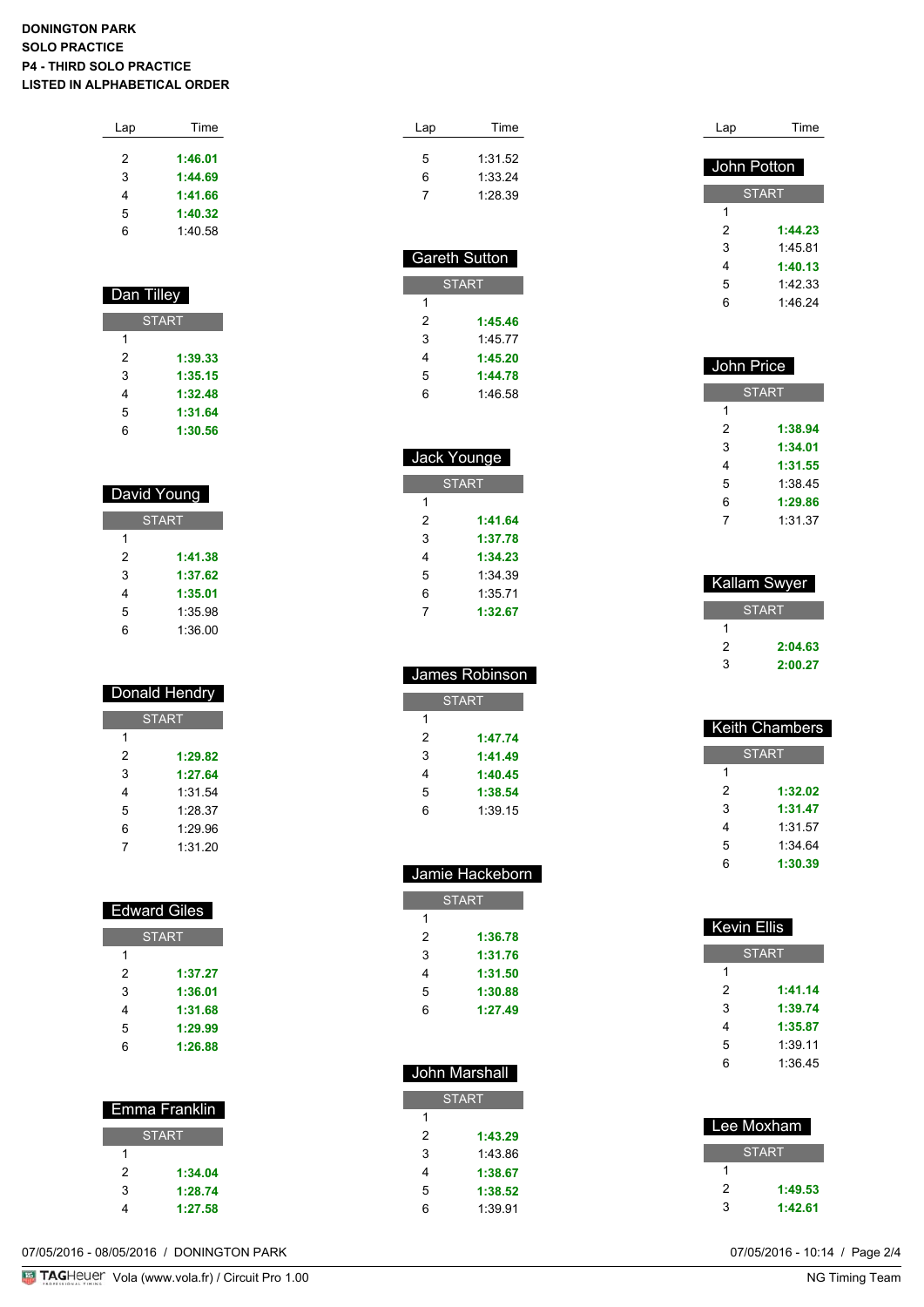### **DONINGTON PARK SOLO PRACTICE P4 - THIRD SOLO PRACTICE LISTED IN ALPHABETICAL ORDER**

| Lap | Time    |
|-----|---------|
| 4   | 1:40.71 |
| 5   | 1:41.94 |
| 6   | 1:40.68 |
|     |         |

|   | Marcus Deeley |
|---|---------------|
|   | <b>START</b>  |
| 1 |               |
| 2 | 1:59.53       |
| 3 | 1:57.01       |
| 4 | 1:50.64       |
| 5 | 1:49.89       |
| 6 | 1:47.67       |

|   | Mark Hamilton |
|---|---------------|
|   | <b>START</b>  |
| 1 |               |
| 2 | 1:40.46       |
| 3 | 1:34.73       |
| 4 | 1:35.51       |
| 5 | 1:35.53       |
| 6 | 1:32.81       |
|   | 1:33.19       |

|   | Mark Jackson |
|---|--------------|
|   | <b>START</b> |
| 1 |              |
| 2 | 1:53.11      |
| 3 | 1:48.09      |
| 4 | 1:46.12      |
| 5 | 1.47.89      |
| հ | 1:44.98      |

| Martin Cox |              |
|------------|--------------|
|            | <b>START</b> |
| 1          |              |
| 2          | 1:41.75      |
| 3          | 1:36.42      |
| 4          | 1:32.02      |
| 5          | 1:33.04      |
| 6          | 1:29.28      |
|            | 1:29.43      |

|   | <b>Matt Robertson</b> |
|---|-----------------------|
|   | <b>START</b>          |
|   |                       |
| 2 | 1:36.24               |
| 3 | 1:30.66               |
| 4 | 1:29.06               |
| 5 | 1:29.08               |

| Lap | Time                 |
|-----|----------------------|
| 6   | 1:25.33              |
|     | <b>Michael Burke</b> |
|     |                      |
|     | <b>START</b>         |
| 1   |                      |
| 2   | 1:40.22              |
| 3   | 1:36.38              |
| 4   | 1:35.72              |
| 5   | 1:36.21              |

| Michael Rees |         |
|--------------|---------|
| <b>START</b> |         |
| 1            |         |
| 2            | 1:38.61 |
| 3            | 1:38.08 |
| 4            | 1:32.52 |
| 5            | 1:37 03 |
| ค            | 1:32.75 |

**1:34.27**

| Mike Wilson  |         |  |
|--------------|---------|--|
| <b>START</b> |         |  |
| 1            |         |  |
| 2            | 1:51.06 |  |
| 3            | 1:49.61 |  |
| 4            | 1:46.76 |  |
| 5            | 1:44.71 |  |
| 6            | 1:42.03 |  |

| <b>Miles Watson-Cort</b> |         |  |
|--------------------------|---------|--|
| START                    |         |  |
| 1                        |         |  |
| 2                        | 1:50.81 |  |
| 3                        | 1:46.10 |  |
| 4                        | 1:44.66 |  |
| 5                        | 1:44.49 |  |
| հ                        | 1:41.46 |  |

| Nick Fry     |         |  |
|--------------|---------|--|
| <b>START</b> |         |  |
| 1            |         |  |
| 2            | 1:30.25 |  |
| 3            | 1:27.96 |  |
| 4            | 1:27.46 |  |
| 5            | 1:26.31 |  |
| 6            | 1:27.79 |  |
| 7            | 1:27.33 |  |

| Time              |
|-------------------|
|                   |
| <b>Paul Payne</b> |
| <b>START</b>      |
|                   |
| 1:38.57           |
| 1:32.31           |
| 1:30.29           |
| 1:30.24           |
| 1:29.92           |
| 1:28.32           |
|                   |

| Peter Lacy   |         |
|--------------|---------|
| <b>START</b> |         |
| 1            |         |
| 2            | 1:36.73 |
| 3            | 1:34.40 |
| 4            | 1:28.25 |
| 5            | 1:27.33 |
| 6            | 1:3212  |
|              | 1:27.26 |

| Preston Tuby |         |  |
|--------------|---------|--|
| <b>START</b> |         |  |
| 1            |         |  |
| 2            | 1:53.21 |  |
| 3            | 1:51.26 |  |
| 4            | 1:47.06 |  |
| 5            | 1.4949  |  |
| հ            | 1:43.49 |  |
|              |         |  |

| Rodney King  |         |  |
|--------------|---------|--|
| <b>START</b> |         |  |
| 1            |         |  |
| 2            | 1:46.62 |  |
| 3            | 1:44.91 |  |
| 4            | 1:41.04 |  |
| 5            | 1:40.29 |  |
| 6            | 1.41 61 |  |
|              |         |  |

| Ryan Kneen   |         |
|--------------|---------|
| <b>START</b> |         |
| 1            |         |
| 2            | 1:25.71 |
| 3            | 1:23.44 |
| 4            | 1:25.29 |
| 5            | 1:23.40 |
| 6            | 1:27.90 |
| 7            | 1:22.90 |
|              |         |

07/05/2016 - 08/05/2016 / DONINGTON PARK